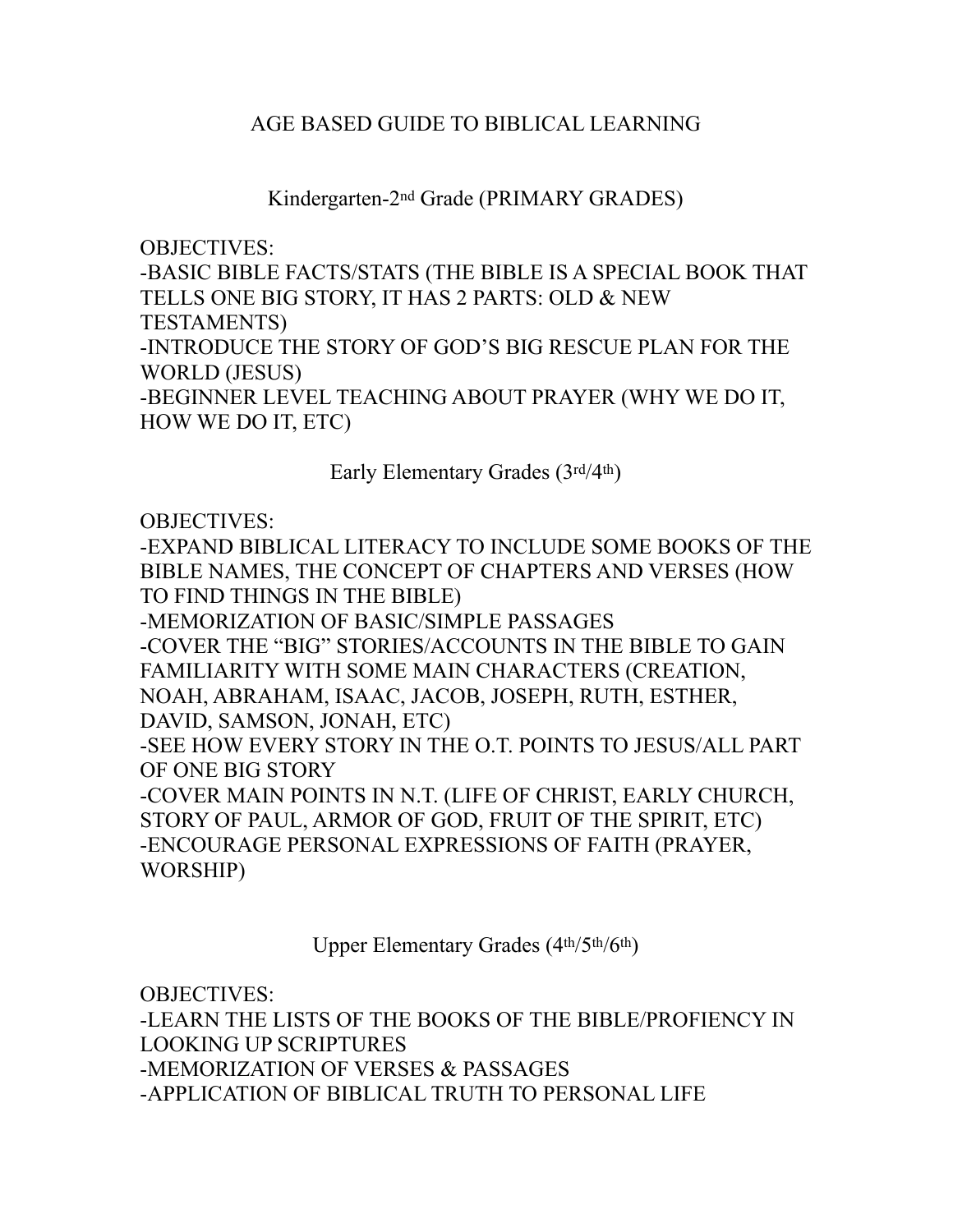-CONTINUED GROWTH IN PERSONAL EXPRESSIONS OF FAITH THROUGH PRAYER AND WORSHIP -EXPLORE THE HISTORY BEHIND WELL KNOWN BIBLE STORIES -BASIC UNDERSTANDING OF KEY CHRISTIAN THEMES/TOPICS/ ELEMENTS: (TRINITY, BAPTISM, COMMUNION, REPENTANCE, SALVATION, ETC) -LEARNING TO "SHARE YOUR STORY" – ABILITY TO TALK ABOUT WHO GOD IS, WHAT HE DOES IN YOUR LIFE, YOUR RELATIONSHIP WITH HIM

Jr. High (6th/7th/8th grades)

OBJECTIVES:

-DEVELOPMENT OF SPIRITUAL DISCIPLINES WITHIN A PERSONAL RELATIONSHIP WITH JESUS (PRAYER, STUDY, WORSHIP, CONFESSION, ACCOUNTABILITY) -APPLYING BIBLICAL TRUTH TO PERSONAL LIFE AND SOCIAL ISSUES -DEEPER STUDY OF BIBLICAL PASSAGES THAT INCLUDES WORD STUDY, CROSS REFERENCES AND HISTORICAL CONTEXT

## High School

OBJECTIVES:

-TACKLE "TOUGH QUESTIONS" AND DOUBTS THAT COME WITH FAITH JOURNEY (WHY DOES A GOOD GOD LET BAD THINGS HAPPEN? HOW DO I KNOW IF I'M REALLY SAVED? WHAT IF YOUR SEXUALITY DOESN'T FEEL LIKE A CHOICE? IS GOD REAL AND DOES HE ACTUALLY CARE? CAN CHRISTIANS HAVE DEPRESSION AND ANXIETY? ARE THERE ANY "GRAY" AREAS IN THE BIBLE? IS SMOKING POT A SIN IF IT'S LEGAL? -BIBLE STUDY THAT INCLUDES WORD STUDY, CROSS REFERENCES AND HISTORICAL CONTEXT -APPLYING BIBLICAL TRUTH TO PERSONAL LIFE AND SOCIAL ISSUES -CONTINUED TEACHING AND DEVELOPMENT OF SPIRITUAL DISCIPLINES IN ONE'S PERSONAL LIFE